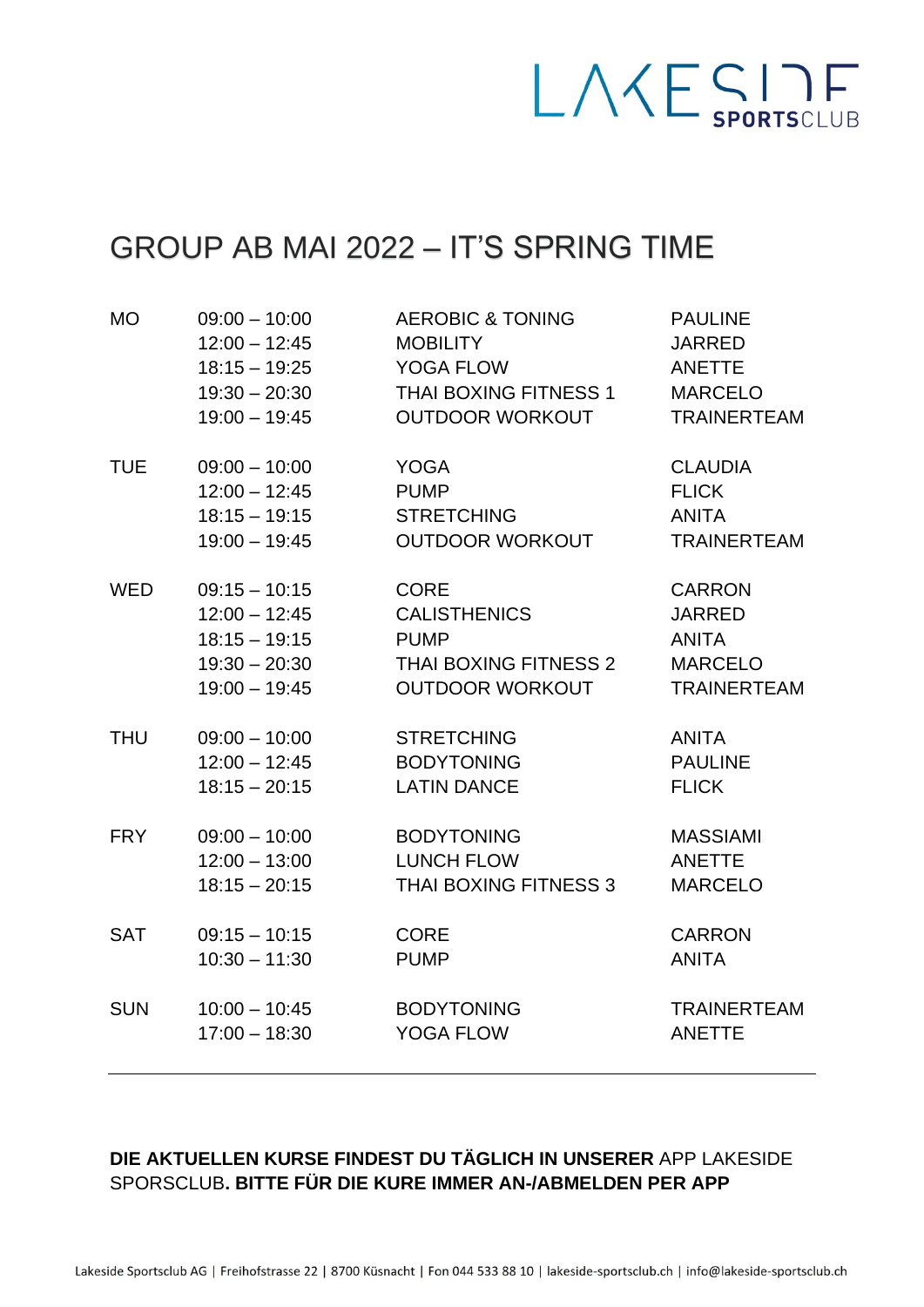

## **BESCHREIBUNG**

**AEROBIC UND TONING EINFACHE CHOREOGRAFIE BASIC AEROBIC KOMBINIERT** MIT KRÄFTUNG UND FINALEM STRETCHING.

**CALISTHENICS KRAFTTRAINING MIT DEM EIGENEN KÖRPERGEWICHT.** KONZENTRATION AUF DIE INTERMUSKULÄRE KOORDINATION, AKROBATISCHE ÜBUNGEN VERBESSERN DIE KÖRPERSTABILITÄT WIE IM SPIEL.

CORE GEZIELTES TRAINING DER MUSKELN ZWISCHEN ZWERCHFELL UND HÜFTE. DIE ATMUNG SPIELT EINE ZENTRALE ROLLE

THAI BOXING FITNESS 1-3 IN JEDER STUNDE WIRST DU SCHWITZEN UND DICH IN FORM BRINGEN (BOXEN, MMA, KICKS SOWIE KRAFT- UND AUSDAUERTRAINING) 1: FLEXIBILITY & TECHNIQUE, 2: COMBOS & MOVEMENT, 3: CONDITIONING

LATIN DANCE LATEINAMERIKANISCHE RHYTHMEN WIE SALSA, MERENGUE, CUMBIA, REGGAETON, MAMBO UND SAMBA. DIE SCHRITTE WERDEN MIT AEROBIC TECHNIK AUFGEBAUT. ES SIND KEINE VORKENNTNISSE ERFORDERLICH.

**MOBILITY DER NAME IST PROGRAMM - BEWEGLICHKEIT, ATMUNG, ENTSPANNUNG,** RÜCKENSCHMERZEN ADE...

**OUTDOOR WORKOUT AM SEE EIN TRAINER SPORNT DICH ZU INTENSIVEN** ÜBUNGEN FÜR 30"- 5' AN. CARDIO, KRAFT AM ZÜRICH LAKESIDE.

PUMP LANGHANTELTRAINING, KRAFTAUSDAUER, FETTVERBRENNUNG. SQUATS, LIFTS, CURLS UND PRESSES - ALLE WICHTIGEN MUSKELGRUPPEN WERDEN TRAINIERT. BIS ZU 1000 WIEDERHOLUNGEN PRO STUNDE. LOAD IT UP!

**STRETCHING ZUR VERBESSERUNG DER NATÜRLICHEN HALTUNG. FOKUS AUF** DEHNUNG DER STRECKMUSKULATUR. ENTSPANNUNG GEPAART MIT GEZIELTEN **ATFMTFCHNIKFN** 

YOGA / YOGA FLOW / LUNCH FLOW ASANAS WERDEN SINNVOLL KOMBINIERT. ATMUNG UND BEWEGUNG VERSCHMEL-ZEN MITEINANDER, ERFRISCHEND. ENTSPANNEND UND AUSGLEICHEND FÜR KÖR-PER UND GEIST. FÜR ALLE STUFEN.